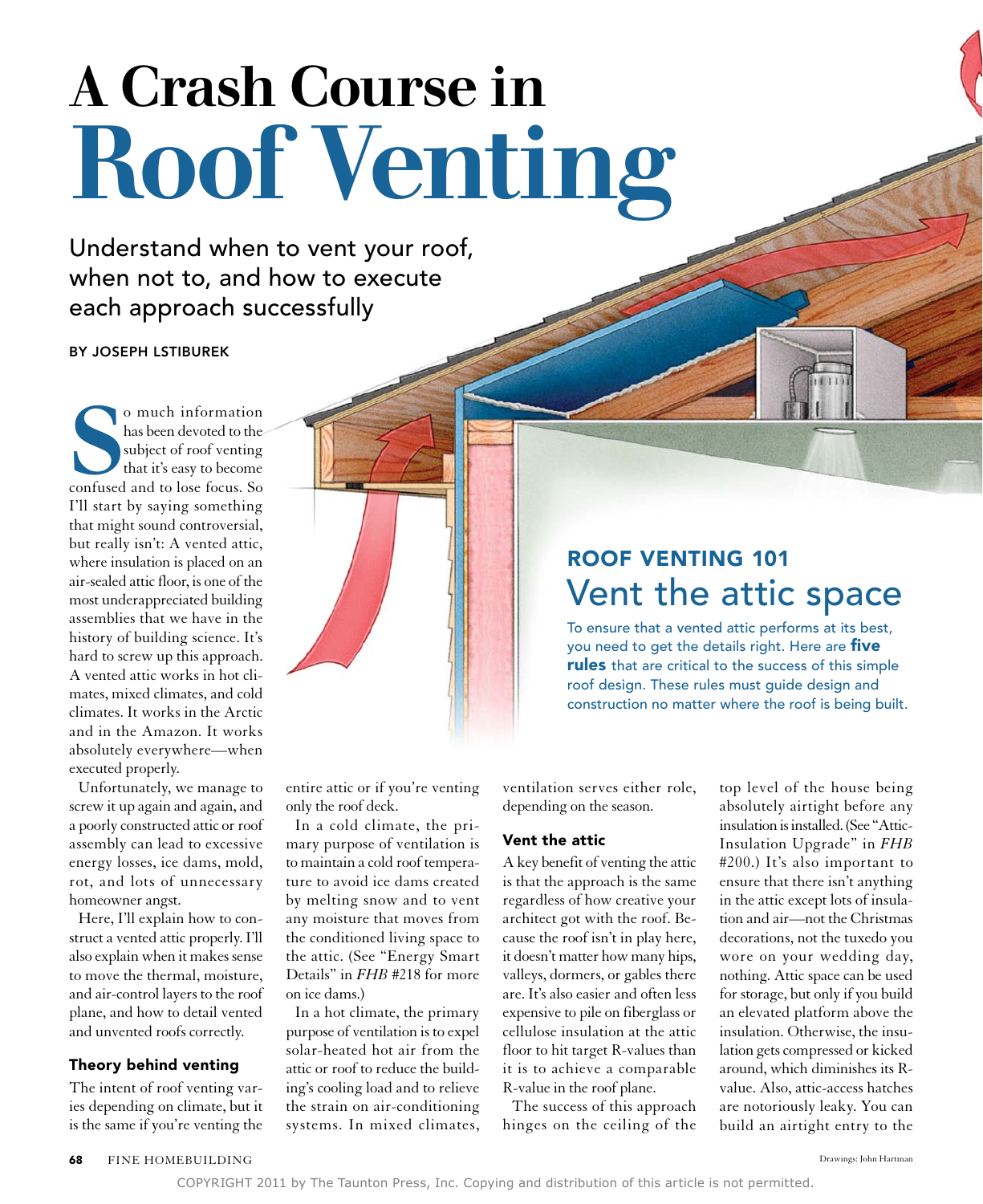#### 4. ProViDe PLenTY of AirSPACe

The IRC calls for 1 in. of airspace, but I call for a 2-in.-minimum airspace between the back of the roof sheathing and the top of the insulation. This will ensure sufficient airflow through the roof assembly.

#### 3. VenT THe SoffiT **CONTINUOUSLY**

The vent should be placed as far to the outside edge of the soffit as possible. Otherwise, warm air next to the heated siding can rise, enter the vent, melt snow, and cause ice dams. This is especially a concern on cold-climate homes with deep eaves.

#### 1. SeAL THe ATTiC fLoor CoMPLeTeLY

Make sure the attic floor is absolutely airtight before any bulk insulation is installed. Air leaks in these critical areas are major contributors to energy loss in all climates and cause ice dams in cold climates.

#### 5. SLigHTLY PreSSUriZe THe ATTiC

Building codes suggest balancing the intake and exhaust ventilation. The code, however, is wrong, and I'm working hard to get it changed. More ventilation at the eaves than at the ridge will slightly pressurize the attic. A depressurized attic can suck conditioned air out of the living space, and losing that conditioned air wastes money.

For best results, provide between 50% and 75% of the ventilation space at the eaves; a 60/40 split is a good sweet spot. The code specifies 1 sq. ft. of net free-vent area (NFVA) for every 300 sq. ft. of attic space. (Keep in mind that different vent products have different NFVA ratings.) Here's how to do the math for a 1200-sq.-ft. attic.



#### 2. BULK UP THe inSULATion ABoVe THe ToP PLATe

Make sure the amount of insulation (typically fiberglass or cellulose) above the top plate is equal to or greater than the R-value of the wall assembly, never less.

#### STEP 4

Apply it to the particular soffit and ridge vents that you are using.

Soffit vents

- 345.6 sq. in. ÷ 9 (NFVA-per-ft. rating of vent)
- = 38.4 lin. ft. of intake, or
- = 19.2 ft. of intake per side of roof

Ridge vents

- 230.4 sq. in.  $\div$  9
- = 25.6 lin. ft. of exhaust

COPYRIGHT 2011 by The Taunton Press, Inc. Copying and distribution of this article is not permitted.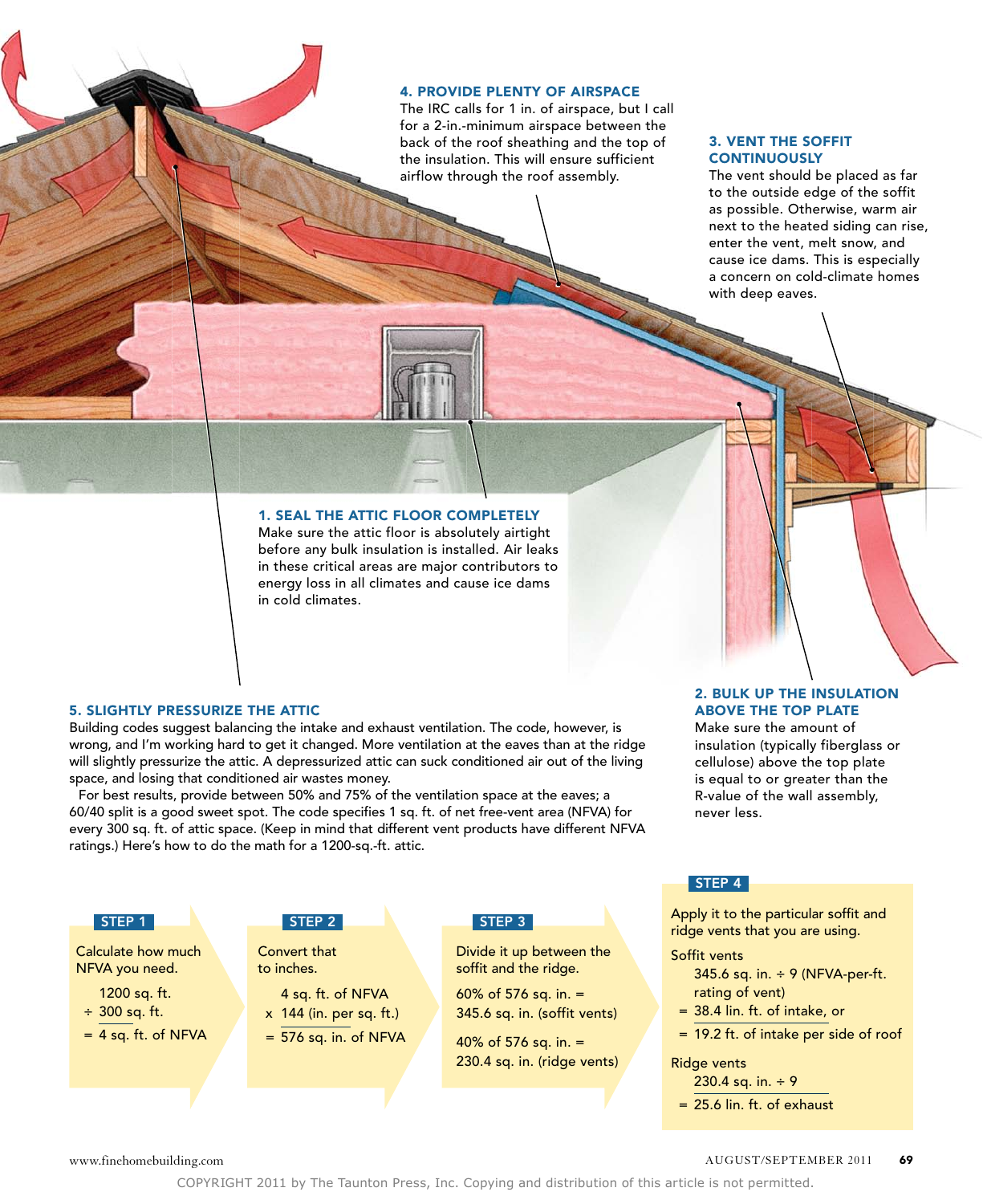

attic, but you should know that the more it is used, the leakier it gets.

How do people get this simple approach wrong? They don't follow the rules. They punch a bunch of holes in the ceiling, they fill the holes with recessed lights that leak air, and they stuff mechanical systems with air handlers and a serpentine array of ductwork in the attic. The air leakage from these holes and systems is a major cause of ice dams in cold climates and a major cause of humidity problems in hot climates. It's also an unbelievable energy waste no matter where you live.

Don't think you can get away with putting ductwork in an unconditioned attic just because you sealed and insulated it. Ductsealing is faith-based work. You can only hope you're doing a good-enough job. Even when you're really diligent about airsealing, you can take a system with 20% leakage and bring it down to maybe 5% leakage, and that's still not good enough.

With regard to recessed lights and other ceiling penetrations, it would be great if we could rely on the builder to air-seal all these areas. Unfortunately, we can't be sure the builder will air-seal well or even air-seal at all. So we have

to take some of the responsibility out of the builder's hands and think of other options.

In a situation where mechanical systems or ductwork has to be in the attic space or when there are lots of penetrations in the ceiling below the attic, it's best to bring the entire attic area inside the thermal envelope. This way, it's not as big a deal if the ceiling leaks air or if the ducts are leaky and uninsulated.

## Vent the roof deck

If the attic space is going to be conditioned, either for living or mechanical purposes, or if a home design calls for a vaulted ceiling, provision R806.3 in the International Residential Code calls for the roof deck above the space to be vented continuously from the eave to the ridge. This is easy to accomplish in simply constructed roofs and difficult, if not impossible, to accomplish in roofs that have hips, valleys, dormers, or skylights that interrupt the rafter bays.

If you choose to vent the roof deck, then be serious about it and really vent it. The code calls for a minimum of 1 in. of airspace between the top of the insulation and the back of the roof sheathing. That's not enough. For best performance, the airspace in the vent chute should be a minimum of 2 in. deep. Unless you're bulk-filling rafter bays between 2x10 or 2x8 rafters with closed-cell spray foam, this approach will likely require you to fur out the rafters to accommodate additional insulation to achieve desired R-values. That can be a pain, but you won't run into the problems associated with having too little air circulating under the roof. To be sure your roof is getting enough ventilation, there are simple calculations that you can follow (sidebar p. 69)

Beyond the decreased capacity for insulation when venting the roof deck, venting the roof deck or the attic has some other drawbacks worth considering. In cold climates, snow can enter the soffit and ridge vents, melt, and potentially cause rot. Similarly, in coastal environments or in regions with lots of rain and wind, moisture can be forced into the vents and into the roof assembly. In hurricane-prone zones with frequent high-wind events, vented-soffit collapse can pressurize a building, which can cause windows to blow out and the roof to be blown off. Finally, in wildfire zones, floating embers can enter the vents and cause roof fires. If any of these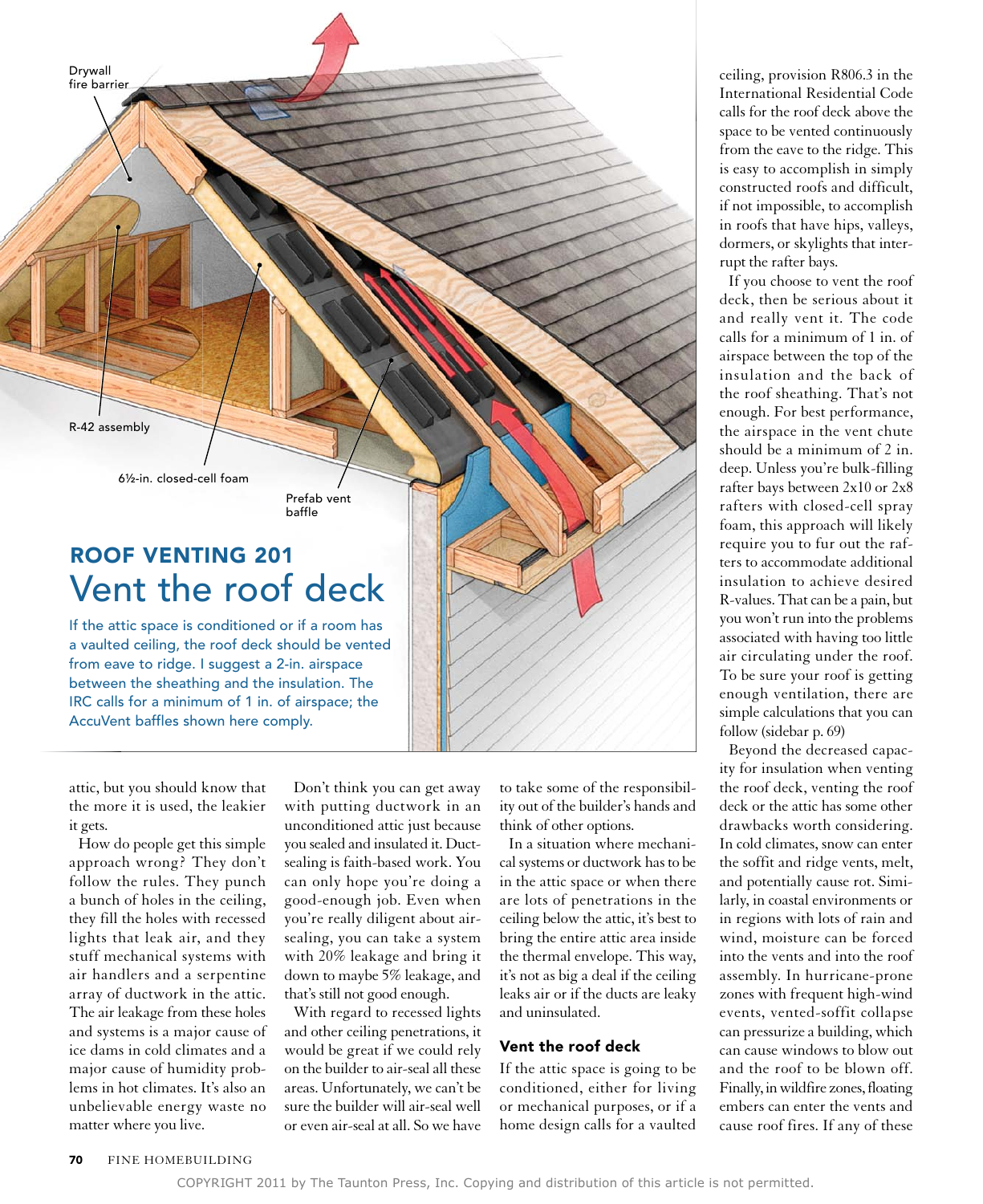R-58 assembly

*Two-in. XPS rigid foam reduces thermal bridging.*

#### Drywall fire barrier

7½ -in. closed-cell foam

#### Option 1: Insulate below the roof

The most conventional approach to insulating a roof is to put all the insulation below the roof deck. This approach is especially prevalent in retrofits when the existing roof is in good shape but the attic is being conditioned.

# MASTer CLASS Unvented roofs

Unvented roofs aren't nearly as common as vented assemblies, and builders may not be familiar with detailing them correctly. While there are certainly a variety of ways to build an unvented roof assembly that performs well, here are three examples worth considering.

# **Option 2: Insulate above** and below the roof

Not all homes have deepenough rafters to insulate to desired R-values easily. Similarly, not everyone can afford to spray nearly 10 in. of open- or closedcell spray foam in their roof or to stack a half-foot of rigid foam on the roof deck. An alternative option is to

insulate the rafter bays with a less expensive insulation like fiberglass or cellulose and to control the temperature of the roof sheathing with rigid foam on the exterior. This approach works well in nearly any assembly, but especially on cathedral ceilings. The approach also remedies thermal-bridging issues.

> 6-in. polyiso foam

R-10

2-in. XPS rigid foam

R-30

#### R-39

# **Option 3: Insulate** above the roof

By adopting this approach, you're essentially building a site-made SIP (see "Built for Foul

Weather," pp. 76-81). Three 2-in. layers of polyiso rigid insulation are stacked on top of each other with their seams staggered and taped. This approach is most popular on timber-frame structures, on vaulted ceilings, or on roof assemblies where you want the rafters to be exposed from below. Installing all the insulation above the roof deck helps to eliminate thermal bridging through the roof.

## PREVENT CONDENSATION WITH THE RIGHT AMOUNT OF INSULATION

An unvented roof assembly is possible only if you keep the roof sheathing warm enough to prevent conditioned air from condensing against it. The map at right, which is based on table R806.4 of the IRC. lists the minimum R-values required to prevent condensation in unvented assemblies in various climate zones. The thickness of the insulation will vary depending on the type. These R-value requirements are intended only to prevent condensation and don't supersede the code-required R-values for energy efficiency, which are also listed.



www.finehomebuilding.com **71** and the set of the set of the set of the set of the AUGUST/SEPTEMBER 2011 **71**